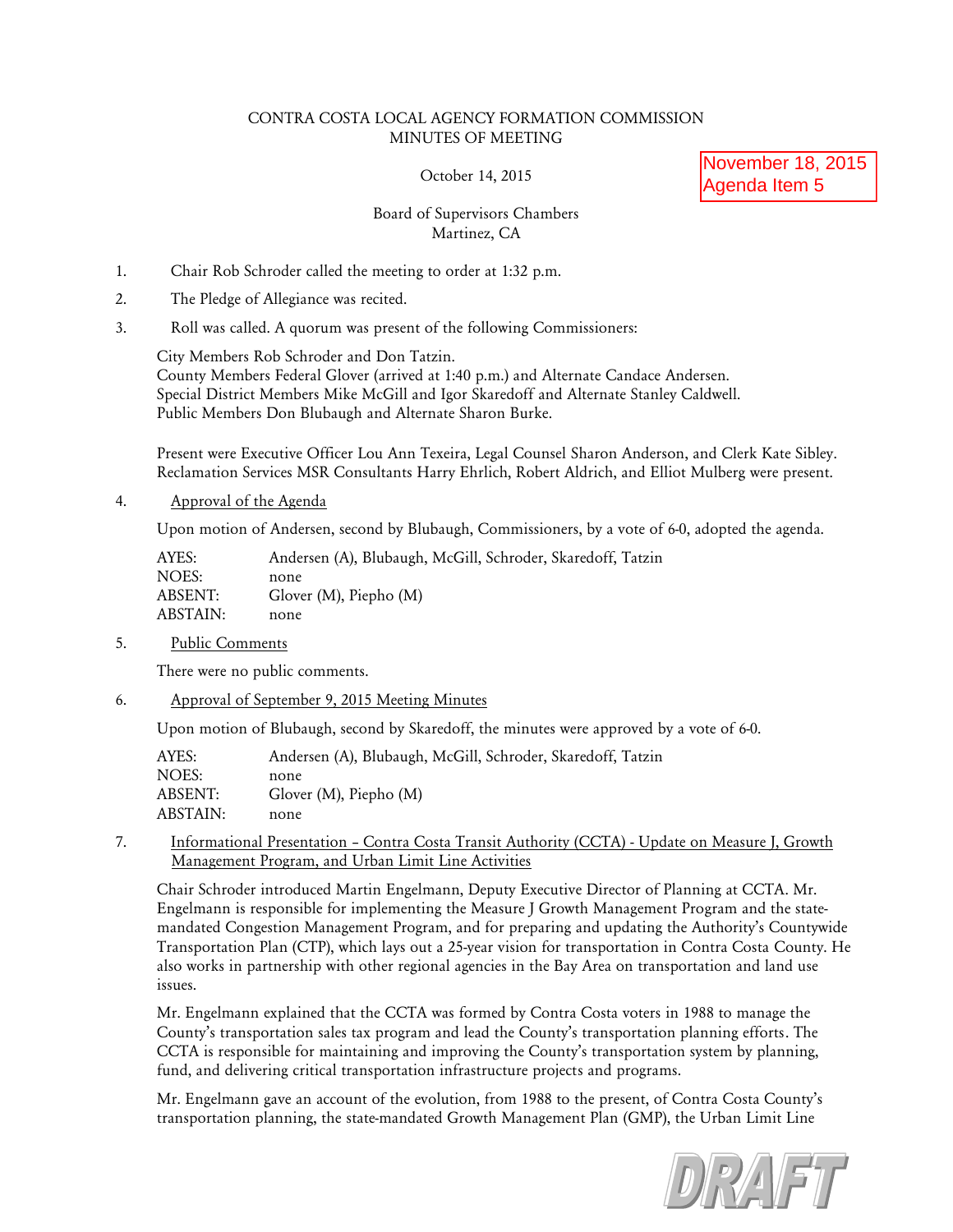(ULL), the voters' role in these measures, and the impact that these programs have had on the County's unrelenting growth. He acknowledged Commissioner Blubaugh's role in heading up the initial efforts at establishing a Mutually Agreed-upon Countywide Urban Limit Line ("MAC-ULL"). Ultimately, 16 cities adopted the County ULL, and three (Pittsburg, Antioch, San Ramon) voted on their own ULL or UGB. He also summarized some of the key provisions of the Measure J Growth Management Plan relating to modifying the ULL and funding.

The CCTA is currently discussing a new half-cent sales tax measure, and examining the possibility of eliminating the 30-acre provision. Mr. Engelmann also explained Plan Bay Area, Regional Transportation Plans, Sustainable Communities Strategies, and other programs and legislation that affect and shape growth in Contra Costa County and the SF Bay Area.

Commissioner Blubaugh asked how many 30-acre exemptions have been utilized since the ULL was adopted. Commissioner Andersen responded that the New Farm project may be the first of these to be proposed.

In response to a question from Commissioner Skaredoff, Mr. Engelmann pointed out that in addition to Priority Development Areas (PDAs), there are also Priority Conservation Areas (PCAs), both of which are identified in the 2013 Plan Bay Area.

Commissioners held further discussion with Mr. Engelmann on the ULL, the next Plan Bay Area (PBA), PCAs, PDAs, and possible "priority industrial areas." Mr. Engelmann noted that something like this will most likely be in the 2021 PBA.

## 8. LAFCO 08-30 – West County Wastewater District (WCWD) Annexation 312

The hearing on this item, a proposal submitted by WCWD to annex two parcels to the District, was continued from the September 9, 2015 meeting. The Executive Officer provided an update, noting that in response to concerns expressed by Commissioners in September, LAFCO staff worked with WCWD staff to evaluate the potential of also annexing the island area that will be created by this annexation.

The District indicated that they had discussed annexation of this island area previously, but due to the need for a CEQA study, and the expressed wish of the landowners in this area to not be annexed, WCWD staff determined it was not feasible to move forward with annexation of the island area.

Chair Schroder opened the public hearing.

Regarding the current annexation proposal, the property owner informed the Commission that he is unable to obtain a Certificate of Occupancy from the County as on-site septic systems are no longer permitted in this area, as it is designated as a septic tank moratorium area by the County.

Ken Deibert, WCWD Engineer, spoke on behalf of the District and confirmed that residents in the island area do not want to hook up to the District at this time. Further, while the District is trying to conform to LAFCO's preference for logical boundaries without islands, it is not uncommon for wastewater districts to annex by piece, as the need arises.

Darrel DeBoer, landowner of the parcels in question, stated that his property has been "condemned" by Environmental Health until he can hook up to WCWD.

Chair Schroder closed the public hearing.

Commissioners Skaredoff, McGill and Andersen offered additional comments.

Upon motion of Blubaugh, second by Tatzin, Commissioners unanimously, by a 7-0 vote, determined that the project is exempt pursuant to CEQA Guidelines, Section 15061(b)(3); approved the proposal to be known as West County Wastewater District Annexation No. 312, with specified conditions; determined that the territory being annexed is liable for the continuation of taxes, assessments and charges; found that the subject territory is uninhabited, has 100% landowner consent; waived the protest proceeding, and directed staff to complete the proceeding.

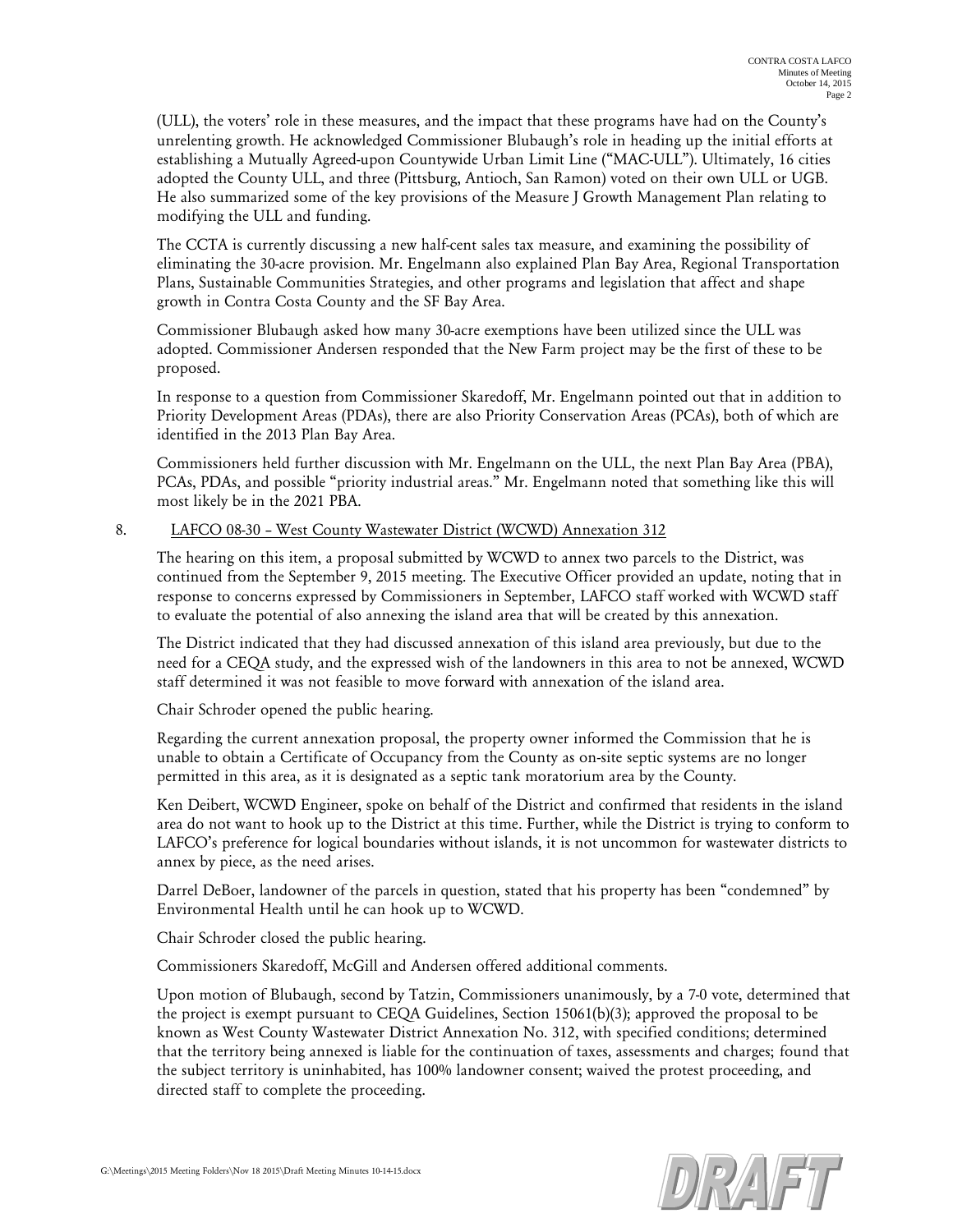| AYES:    | Andersen (A), Blubaugh, Glover, McGill, Schroder, Skaredoff, Tatzin |
|----------|---------------------------------------------------------------------|
| NOES:    | none                                                                |
| ABSENT:  | Piepho $(M)$                                                        |
| ABSTAIN: | none                                                                |

#### 9. LAFCO 14-05 – Reorganization 186 (Magee Ranch/SummerHill): Annexations to CCCSD and EBMUD

The hearing on this item, a proposal submitted by CCCSD to annex property to CCCSD and EBMUD in conjunction with a 69 lot single family subdivision, was continued from the September 9, 2015 meeting. The Executive Officer explained that the Court of Appeal decision, issued on September 11, affirms the trial court judgment in part and reverses it in part. As a result, there is no certified EIR and the Town of Danville will not be able to proceed with project approvals until corrective action is taken and a final environmental document is approved.

All parties to the reorganization application have agreed that LAFCO should remove this item from its calendar until such time as the environmental review has been completed and the project is ready to proceed.

Chair Schroder opened the public hearing and closed it.

Upon motion of Tatzin, second by Blubaugh, Commissioners, by a 7-0 vote, removed the item from the Commission's calendar pending notification from the project applicant that environmental review has been completed and the project is ready to proceed, at which time staff will re-notice a new public hearing.

| AYES:    | Andersen (A), Blubaugh, Glover, McGill, Schroder, Skaredoff, Tatzin |
|----------|---------------------------------------------------------------------|
| NOES:    | none                                                                |
| ABSENT:  | Piepho (M)                                                          |
| ABSTAIN: | none                                                                |
|          |                                                                     |

## 10. Reclamation Services MSR/SOI Updates (2<sup>nd</sup> Round)

The Executive Officer provided a brief overview and chronology of the Reclamation Services Municipal Service Review process, which covers 14 special districts (13 reclamation districts [RDs] and Bethel Island Municipal Improvement District). The  $2<sup>nd</sup>$  round MSR focuses on significant changes since the last MSR in 2009 relating to physical improvements, fiscal viability, potential resource sharing and funding opportunities. The Public Review Draft was released on September 2 and comments were due by September 29.

The consulting team of Harry Ehrlich, Bob Aldrich, and Elliot Mulberg were on hand to provide an overview of the MSR requirements, the process, agencies reviewed, findings, comments received, and next steps. In their presentation, Mr. Ehrlich and Mr. Aldrich presented an overview of the area that was reviewed, along with general aspects and traits of the RDs, which have been authorized by the State Water Code for over 100 years. All of the RDs maintain levees and drainage control for each of their islands/tracts, an increasingly critical role in the Bay-Delta area. Contra Costa County is one of 16 counties in California with RDs, and six of the islands in this county have been identified by the Department of Water Resources (DWR) as critical to the control of salinity in the Delta: Bethel Island, Bradford Island (RD 2059), Holland Tract (RD 2025), Hotchkiss Tract (RD 799), Jersey Island (RD 830), and Webb Tract (RD 2026). The majority of these RDs have improved their levees since the last MSR.

In response to a question from Commissioner McGill regarding the possible consolidation of RDs, or their merging with some other kind of agency, and how that might affect grant funding, Mr. Ehrlich stated that all RDs qualify for DWR funding, as long as they apply as RDs; they risk losing this funding, much of which is almost assured, if they do not maintain their status as reclamation districts. A change in this status through merging or consolidation would potentially make it much more difficult for them to get this funding.

Commissioner Skaredoff asked about the management of RD 2137; Mr. Ehrlich responded that while it is within the City of Oakley, it has its own board of directors and management. In response to a further question, Mr. Ehrlich described the standards for levees: 1) rural agricultural; 2) HMP (Hazard Mitigation

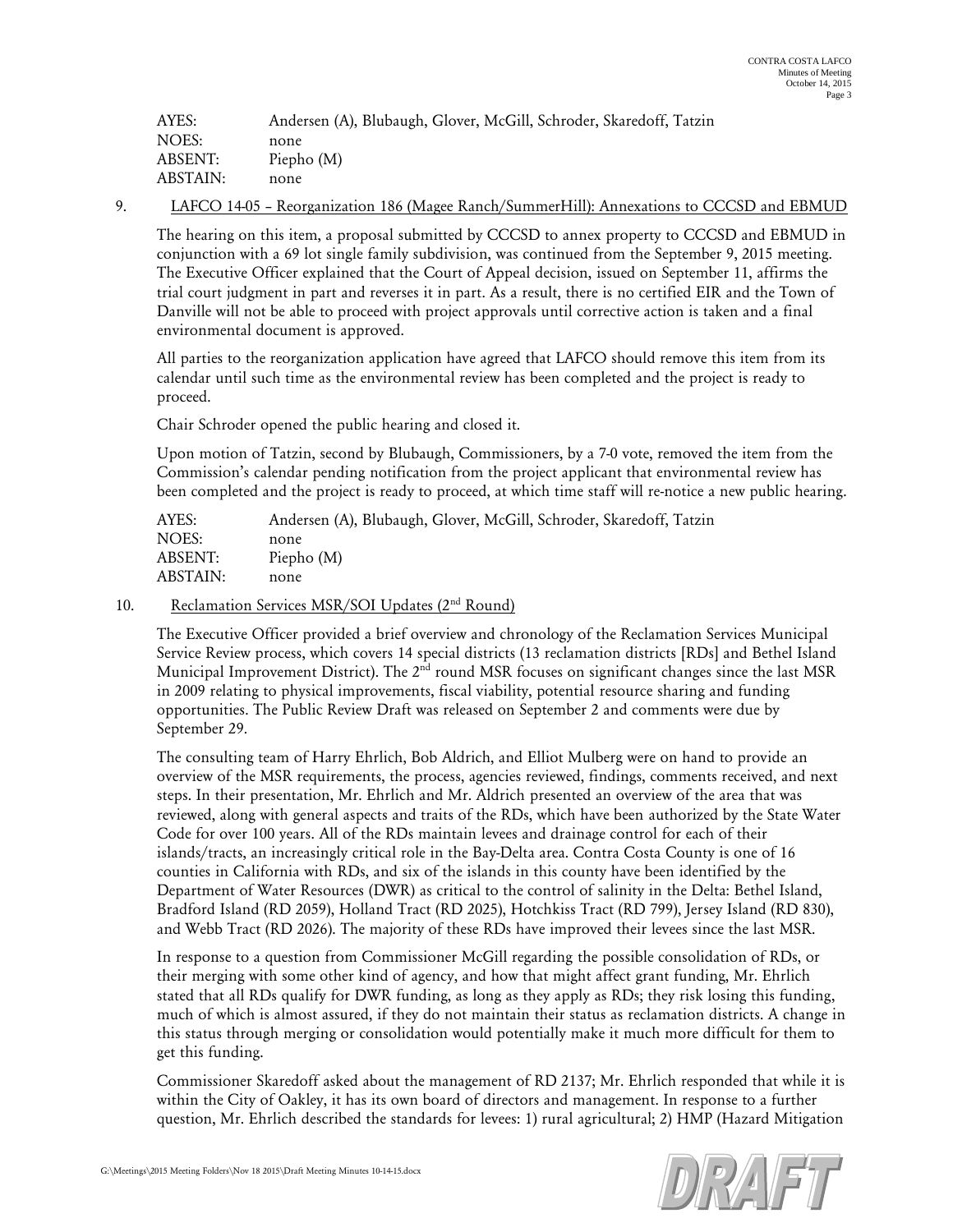Plan); and 3) PL 84-99. It was noted that DWR is working with all of the RDs to get them to at least the HMP level; the challenge is the difficulty these RDs have in raising matching funds for grants.

Chair Schroder opened the public hearing.

Chad Davisson, General Manager of Ironhouse Sanitary District, informed Commissioners that he will soon be a board member for RD 830. He confirmed that the chapter for RD 830 looks accurate.

The public hearing was closed.

Commissioner Tatzin commented on the purposes of RDs, and noted that there seem to have been many improvements since the last RD MSR. However, given that there are still risks and challenges, and that Commissioners at their last strategic planning session indicated that MSR findings might be used as an opportunity to help facilitate change that might not happen otherwise, he suggested that at the November meeting Commissioners could address this question.

Upon motion of Tatzin, second by Blubaugh, Commissioners unanimously, by a 7-0 vote, received the report on the Public Review Draft, and directed staff to set a public hearing for November 18, 2015, to prepare the required determinations, and present the Final MSR report and SOI recommendations for approval.

| AYES:    | Andersen (A), Blubaugh, Glover, McGill, Schroder, Skaredoff, Tatzin |
|----------|---------------------------------------------------------------------|
| NOES:    | none                                                                |
| ABSENT:  | Piepho $(M)$                                                        |
| ABSTAIN: | none                                                                |

## 11. LAFCO Fee Schedule Update

The Executive Officer provided an update on the proposed fee schedule, which is identical to that presented at the August 12 meeting.

Chair Schroder opened the public hearing and closed it.

Upon motion of Blubaugh, second by Andersen, Commissioners unanimously, by a 7-0 vote, approved the fee schedule as proposed, effective October 15, 2015.

| AYES:    | Andersen (A), Blubaugh, Glover, McGill, Schroder, Skaredoff, Tatzin |
|----------|---------------------------------------------------------------------|
| NOES:    | none                                                                |
| ABSENT:  | Piepho $(M)$                                                        |
| ABSTAIN: | none                                                                |

#### 12. Agricultural & Open Space Preservation Policy Update

Commissioner Tatzin provided an update on the presentations made to date to those groups suggested by Commissioners at the September 9 meeting, including the Public Managers Association (PMA), CCTA, the Board of Supervisors Transportation, Water & Infrastructure Committee (TWIC), the Planning Directors, and the Contra Costa Special Districts Association. In the past week he, Commissioner Burke, and EO Lou Ann Texeira have spoken to the PMA, CCTA, and the Planning Directors to inform them of LAFCO's work on a proposed Agricultural & Open Space Preservation Policy (AOSPP) and to get their input on how they would like to be involved.

Generally, each group is interested in an AOSPP; the level of interest is directly related to how close a community is to ag and open space land and what its expansion concepts are. The cities in particular wished to be advised of progress periodically. Some cities are interested in annexing open space and park land because they believe this will make it more likely that it remains open space. At the CCTA meeting Commissioner Tatzin heard that the next round of Plan Bay Area may include development of now vacant land, but there were no indications of where that would be.

Commissioner Tatzin presented six new maps that were created by County GIS to better highlight the issues. He noted that Commissioner Skaredoff has been amassing materials and information about open space issues that will be included in the November report. Commissioners Tatzin and Burke will next meet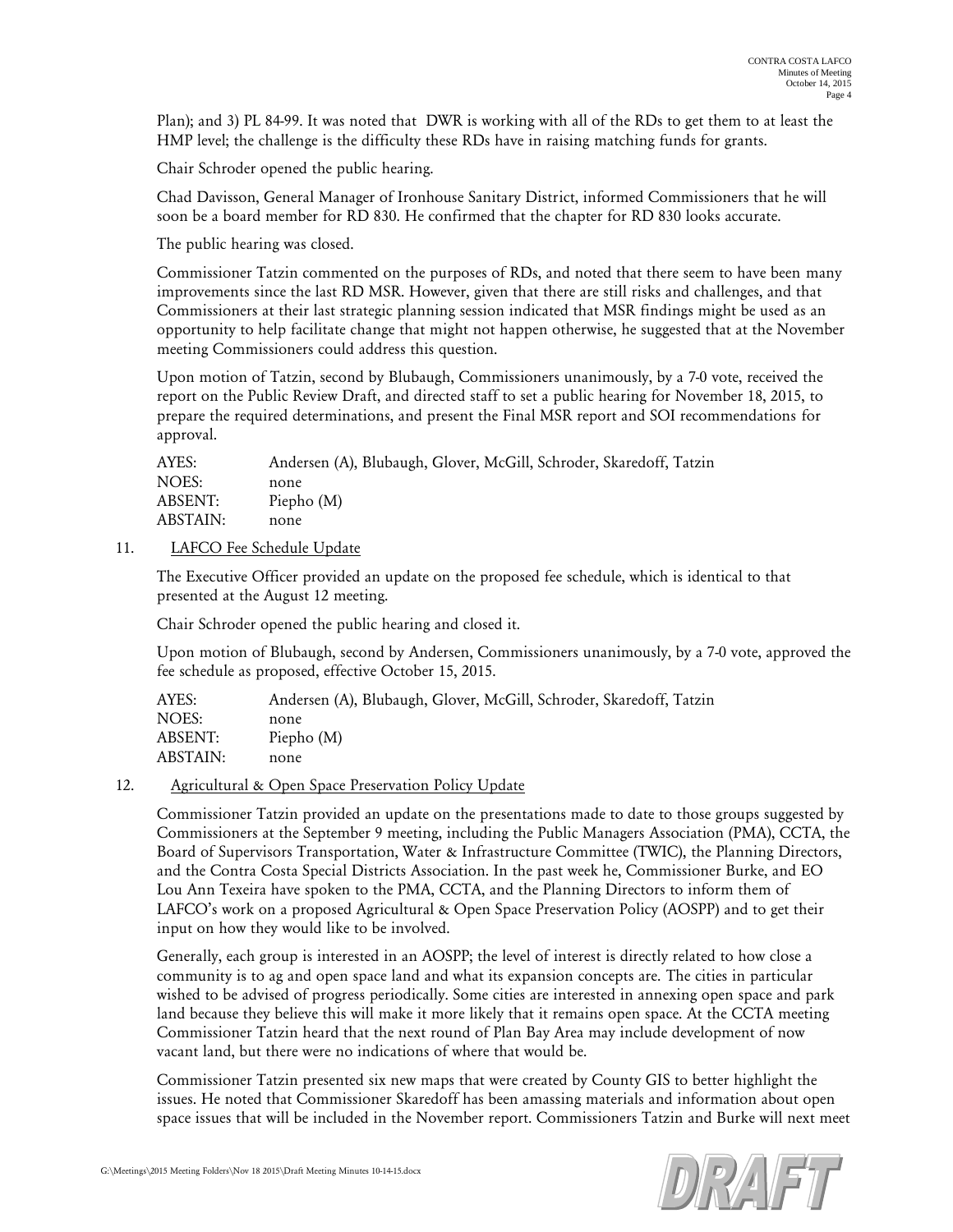with the Contra Costa Special Districts Association (CCSDA) on October 19. Commissioner Tatzin noted that they were planning on presenting to the TWIC, but a meeting with the committee is not possible until December. Due to timing and other concerns Commissioners Tatzin and Burke recommend that the TWIC members, who are both part of LAFCO, participate through these meetings.

Commissioner Blubaugh asked for paper copies of the new set of maps.

Commissioner McGill asked if range land is considered agricultural or open space land under CKH. Commissioner Tatzin and staff admitted that the definition may depend on the situation. Commissioner McGill commended the committee and staff on the work they're doing and expressed his appreciation for the fact that this is being addressed without the pressure of an annexation awaiting a decision. He stated that there is a need to balance a number of different concerns in moving forward with such a policy.

Commissioner Skaredoff reported that he cast a wide net looking for examples of open space preservation policies. There are two primary aspects of a policy: 1) what is the value of open space; and 2) how to manage the specifics of different kinds of lands to be preserved. This LAFCO has an opportunity to create something that will work best for our county.

*At 3:02 p.m., Chair Schroder announced that he needed to depart for another meeting. At that time, upon motion of Tatzin, second by Skaredoff, Commissioners unanimously, by a 7-0 vote, approved the nomination of Commissioner Andersen to chair the remainder of the meeting.*

| AYES:    | Andersen (A), Blubaugh, Glover, McGill, Schroder, Skaredoff, Tatzin |
|----------|---------------------------------------------------------------------|
| NOES:    | none                                                                |
| ABSENT:  | Piepho $(M)$                                                        |
| ABSTAIN: | none                                                                |

## 13. Legislative Policy

Commissioner Burke reported that the Executive Officer brought this matter to the Policies & Procedures Committee because there have been so many times in the past year that CALAFCO has brought time sensitive legislative issues to LAFCOs' attention. Given that this LAFCO meets once a month, it is sometimes difficult to write letters of position that can be approved by Commissioners in a timely, often emergency, manner.

Commissioner Burke reviewed the proposed legislative policy, which uses the CALAFCO Legislative Policies as a basis for a Contra Costa LAFCO legislative platform.

Commissioner McGill added confirmation that, as a member of the CALAFCO Legislative Committee along with Executive Officer Texeira, the legislative work has become more difficult and the response time has decreased a great deal. The proposed legislative policy would enable Contra Costa LAFCO to respond to requests for position letters in a timely manner, and he strongly supports this proposed policy.

Upon motion of McGill, second by Tatzin, Commissioners unanimously, by a 6-0 vote, confirmed that it had reviewed the CALAFCO Legislative Policies as a basis for a Contra Costa LAFCO legislative platform, reviewed the local policy as proposed; and that it adopted both policies as presented.

| AYES:    | Andersen (A), Blubaugh, Glover, McGill, Skaredoff, Tatzin |
|----------|-----------------------------------------------------------|
| NOES:    | none                                                      |
| ABSENT:  | Piepho (M), Schroder (M)                                  |
| ABSTAIN: | none                                                      |

#### 14. 2016 LAFCO Meeting Schedule

The Executive Officer presented the proposed meeting schedule for 2016, and noted that there are no modifications.

Upon motion of Skaredoff, second by Blubaugh, Commissioners unanimously, by a 6-0 vote, approved the meeting schedule as presented.